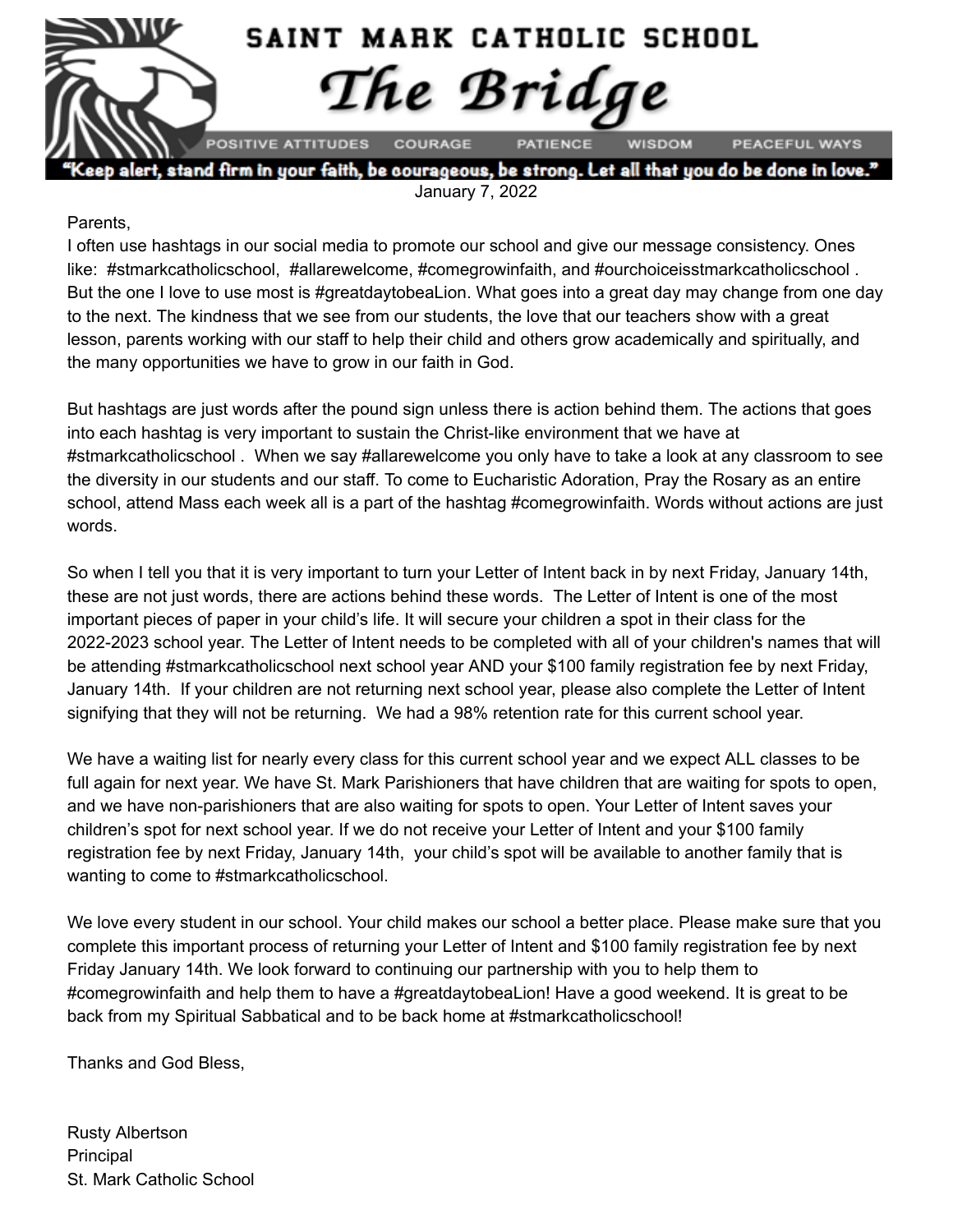# **GENERAL ANNOUNCEMENTS**

| Jan 14 | Fri |      | Letters of Intent and \$100/family Registration Fee Due       |
|--------|-----|------|---------------------------------------------------------------|
| Jan 14 | Fri | 1:00 | 1:00 Dismissal-Teacher Professional Development-No After Care |
| Jan 17 | Mon |      | <b>NO SCHOOL - Martin Luther King Day</b>                     |

## LUNCH MENU

### **January 10 thru 14**

| <b>Monday</b>   | Daily Choice or Pork Tenderloin Sandwich and Green Beans                      |
|-----------------|-------------------------------------------------------------------------------|
| <b>Tuesday</b>  | Daily Choice or Chicken Teriyaki and Asian Noodles with Mixed Vegetables      |
| Wednesday       | Daily Choice or Scrambled Eggs, Sausage Patty and Cinnamon Roll               |
| <b>Thursday</b> | Daily Choice or Pasta w/ Meat Sauce, Roasted Brussel Sprouts and Garlic Toast |
| <b>Friday</b>   | Daily Choice or Pepperoni or Cheese Pizza                                     |

#### **Important Enrollment Dates for 2022-2023 School Year**

**\_\_\_\_\_\_\_\_\_\_\_\_\_\_\_\_\_\_\_\_\_\_\_\_\_\_\_\_\_\_\_\_\_\_\_\_\_\_\_\_\_\_\_\_\_\_\_\_\_\_\_\_\_\_\_\_\_\_\_\_\_\_\_\_\_\_\_**



#### **Friday, January 14, 2022**

The Letter of Intent and \$100 family registration fee is due back to the school office by Friday, January 14, 2022 by 1:00 pm

#### **Tuesday, January 18, 2022**

St. Mark Parishioner Families that do not currently (2021-2022 school year) have children at St. Mark Catholic School, may begin registering students for the 2022-2023 school year to be considered for any available spots.

#### **Wednesday, February 9, 2022**

Open House- Open Enrollment for any families seeking enrollment for any available classroom spots.

### *Pre-K Registration is open for any family*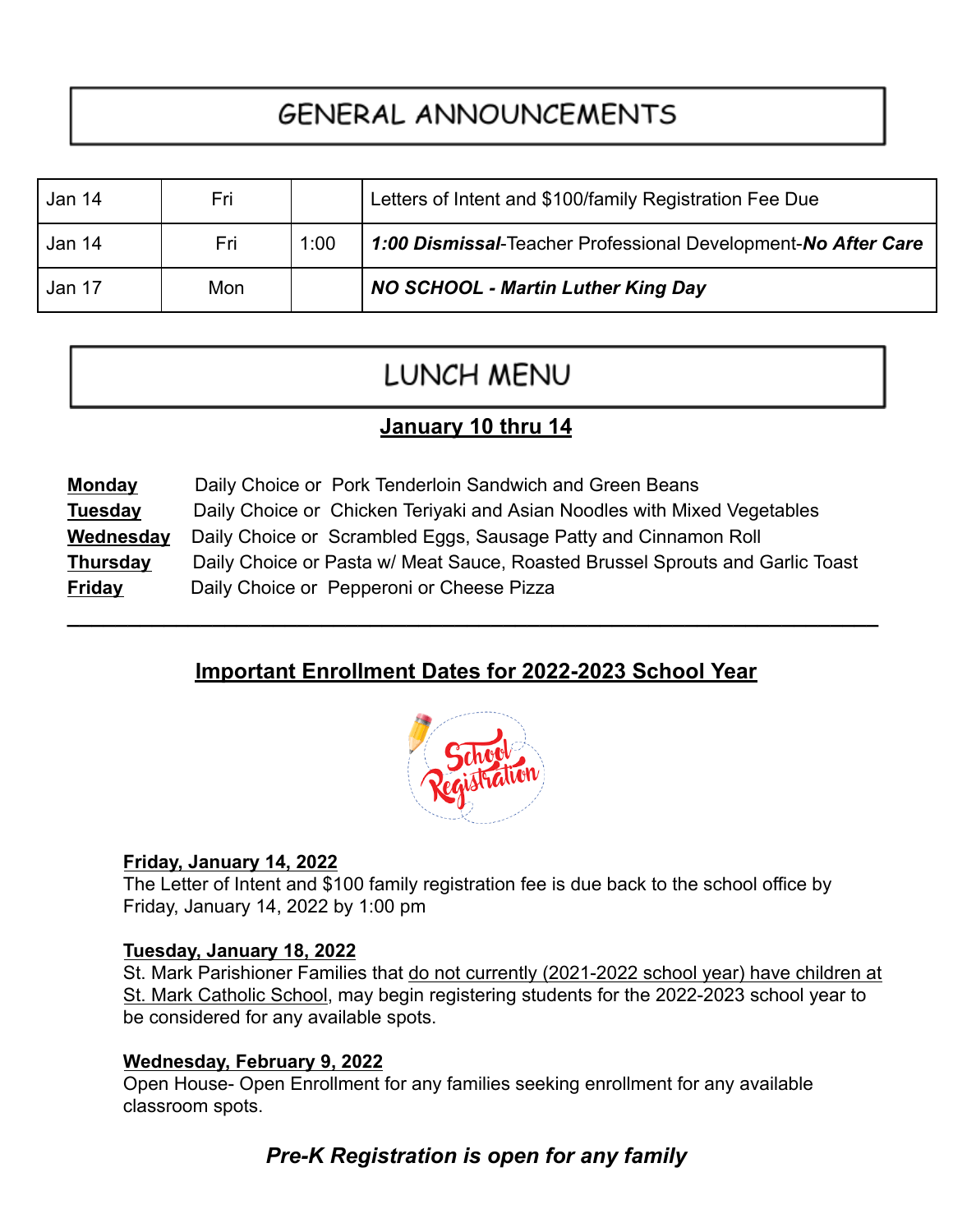# CONTINUING FUNDRAISERS



#### **Kroger Community Rewards**

Do you shop at Kroger? Sign up your Kroger's Plus Shopper's Card in the Kroger Community Rewards Program and choose "St. Mark CatholicSchool". Our organization number is: XM409. The web site is: [https://www.kroger.com/topic/sc hool-programs](https://www.kroger.com/topic/sc)



### **Coca-Cola Rewards Program**

Caps and boxes that have a "My Official Coke Rewards Code" on them Can be redeemed for money and the money goes back to St. Mark School! Just turn your coke reward products into Mrs. Leszcynski in the school office



## **Box Tops for Education**

- **Buy Box Top Products**
- Scan your Receipt (use the app to snap a photo of your receipt within 14 days of purchase)



## CYO SPORTS

For CYO athletic questions, please contact one of the following on the St. Mark Athletic Commission Board:

- SMAC President ~ Michelle Goss at the following email: [gossteach@yahoo.com](mailto:gossteach@yahoo.com)
- SMAC Athletic Director ~ Frank Litz at the following email: [SMAC@stmarkindy.org](mailto:SMAC@stmarkindy.org)

| <b>Event</b>            | Day of Week  | Opponent                      | <b>Time, Location</b>          |
|-------------------------|--------------|-------------------------------|--------------------------------|
| January 7 - January 14  |              |                               |                                |
| 4th Boys Basketball     | Saturday 1/8 | Holy Name                     | 9:00am, St. Mark               |
| Cadet A Boys Basketball | Saturday 1/8 | <b>SS Francis &amp; Clare</b> | 9:00am, SS Francis & Clare     |
| 56B (W) Boys Basketball | Saturday 1/8 | <b>Holy Angels</b>            | 10:00am, St. Mark              |
| 56B (B) Boys Basketball | Saturday 1/8 | <b>OLG</b>                    | 11:00am, St. Mark              |
| Cadet B Boys Basketball | Sunday 1/9   | St. Michael Greenfield        | 2:00pm, St. Michael Greenfield |